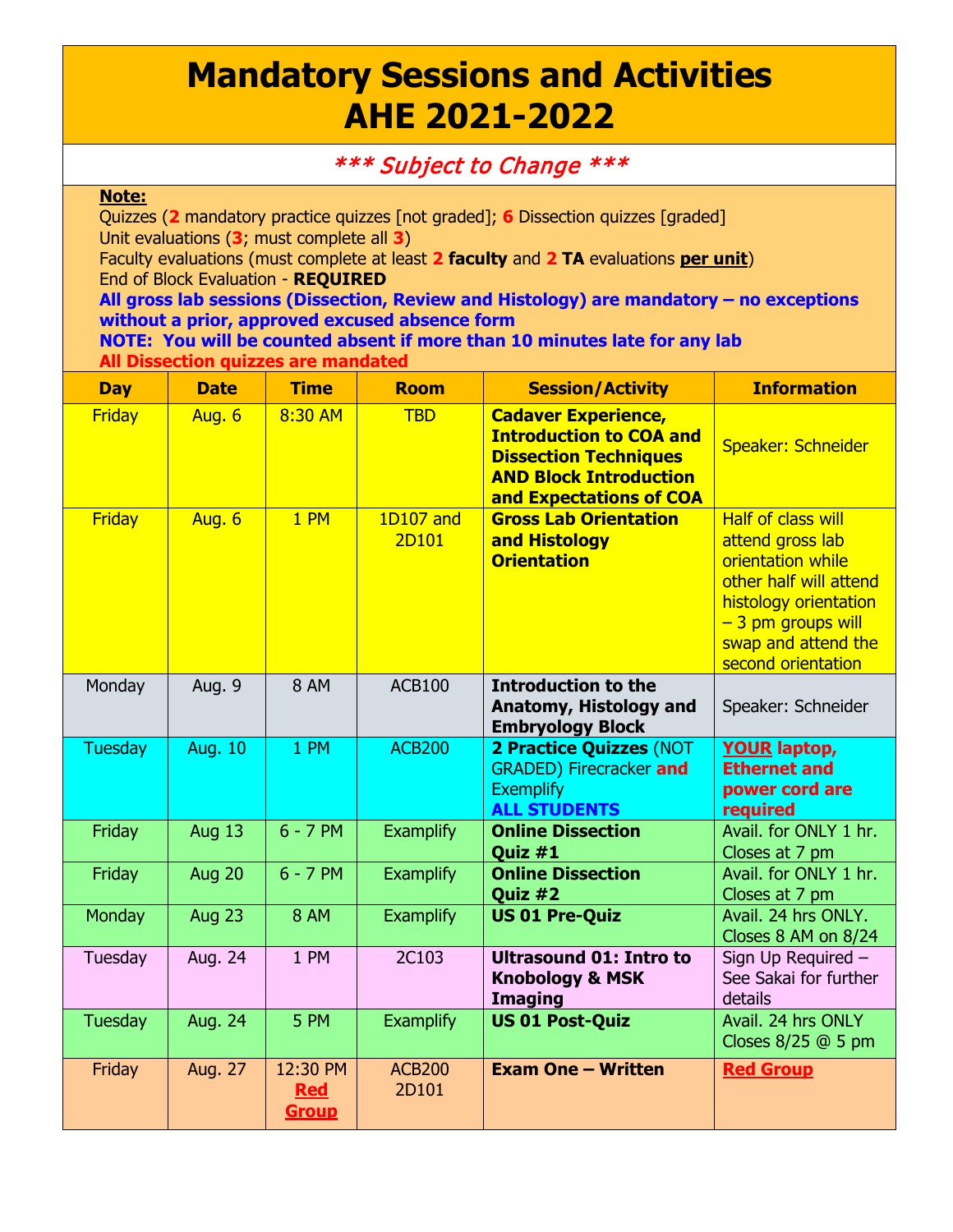| Friday         | Aug. 27                      | 12:30 PM                     | 1D107               | <b>Exam One - Practical</b>                        | <b>Black Group</b>                         |
|----------------|------------------------------|------------------------------|---------------------|----------------------------------------------------|--------------------------------------------|
|                |                              | <b>Black</b><br><b>Group</b> | <b>Gross Lab</b>    |                                                    |                                            |
| Friday         | <b>Aug. 27</b>               | $\sim$ 3 PM                  | 1D107               | <b>Exam One - Practical</b>                        | <b>Red Group</b>                           |
|                |                              | <b>Red</b><br><b>Group</b>   | <b>Gross Lab</b>    |                                                    |                                            |
| Friday         | Aug. 27                      | $\sim$ 3 PM                  | <b>ACB200</b>       | <b>Exam One - Written</b>                          | <b>Black Group</b>                         |
|                |                              | <b>Black</b><br><u>Group</u> | 2D101               |                                                    |                                            |
|                |                              |                              |                     | Completion of Evaluations                          | See Sakai calendar                         |
|                |                              | <b>Available thru MedHub</b> |                     | for Unit One                                       | for availability                           |
| Wednesday      | Sept. 01                     | 1:30 PM                      | <b>Small Groups</b> | P3/Docs/COA                                        | See P3/Docs Sakai                          |
|                |                              |                              |                     | <b>Combined Session</b>                            | site for more<br>information               |
| Thursday       | Sept 02                      | <b>8 AM</b>                  | <b>Examplify</b>    | <b>US 02 Pre-Quiz</b>                              | Avail. 24 hrs ONLY.<br>Closes 8 AM on 9/02 |
| Friday         | Sept. 3                      | 9:30 AM                      | 2C103               | <b>Ultrasound 2: Thyroid</b>                       | Sign Up Required -                         |
|                |                              |                              |                     |                                                    | See Sakai for further<br>details           |
| Friday         | Sept 03                      | <b>12 PM</b>                 | <b>Examplify</b>    | <b>US 02 Post Quiz</b>                             | Avail. 24 hrs ONLY.                        |
|                |                              |                              |                     |                                                    | Closes 12 PM on 9/04                       |
| Friday         | Sept. 3                      | 6 PM                         | <b>Examplify</b>    | <b>Online Dissection Quiz</b><br>#3                | Avail. for ONLY 1 hr.<br>Closes at 7 pm    |
|                |                              |                              |                     |                                                    |                                            |
| Friday         | Sept. 10                     | 6 PM                         | <b>Examplify</b>    | <b>Online Dissection Quiz</b>                      | Avail. for ONLY 1 hr.                      |
|                |                              |                              |                     | #4                                                 | Closes at 7 pm                             |
| Friday         | Sept. 17                     | 12:30 PM                     | 1D107               | <b>Exam Two - Practical</b>                        | <b>Red Group</b>                           |
|                |                              | <b>Red</b><br><u>Group</u>   | <b>Gross Lab</b>    |                                                    |                                            |
| Friday         | Sept. 17                     | 12:30 PM                     | <b>ACB200</b>       | <b>Exam Two - Written</b>                          | <b>Black Group</b>                         |
|                |                              | <b>Black</b><br><b>Group</b> | 2D101               |                                                    |                                            |
| Friday         | Sept. 17                     | $\sim$ 3 PM                  | <b>ACB200</b>       | <b>Exam Two - Written</b>                          | <b>Red Group</b>                           |
|                |                              | <b>Red</b><br><u>Group</u>   | 2D101               |                                                    |                                            |
| Friday         | Sept. 17                     | $\sim$ 3 PM                  | 1D107               | <b>Exam Two - Practical</b>                        | <b>Black Group</b>                         |
|                |                              | <b>Black</b><br><u>Group</u> | <b>Gross Lab</b>    |                                                    |                                            |
|                | <b>Available thru MedHub</b> |                              | <b>None</b>         | Completion of Evaluations                          | See Sakai calendar                         |
|                |                              |                              |                     | for Unit Two                                       | for availability                           |
| <b>Tuesday</b> | Sept 21                      | <b>8 AM</b>                  | <b>Examplify</b>    | <b>US 03 Pre-Quiz</b>                              | Avail. 24 hrs ONLY.<br>Closes 8 AM on 9/22 |
| Wednesday      | Sept. 22                     | 1 PM                         | SimLife<br>Center   | <b>Ultrasound 3: Liver, Gall</b><br><b>Bladder</b> | <b>Group A</b>                             |
| Thursday       | Sept. 23                     | <b>8 AM</b>                  | SimLife             | <b>Ultrasound 3: Liver, Gall</b><br><b>Bladder</b> | Group B                                    |
|                |                              |                              | Center              |                                                    |                                            |